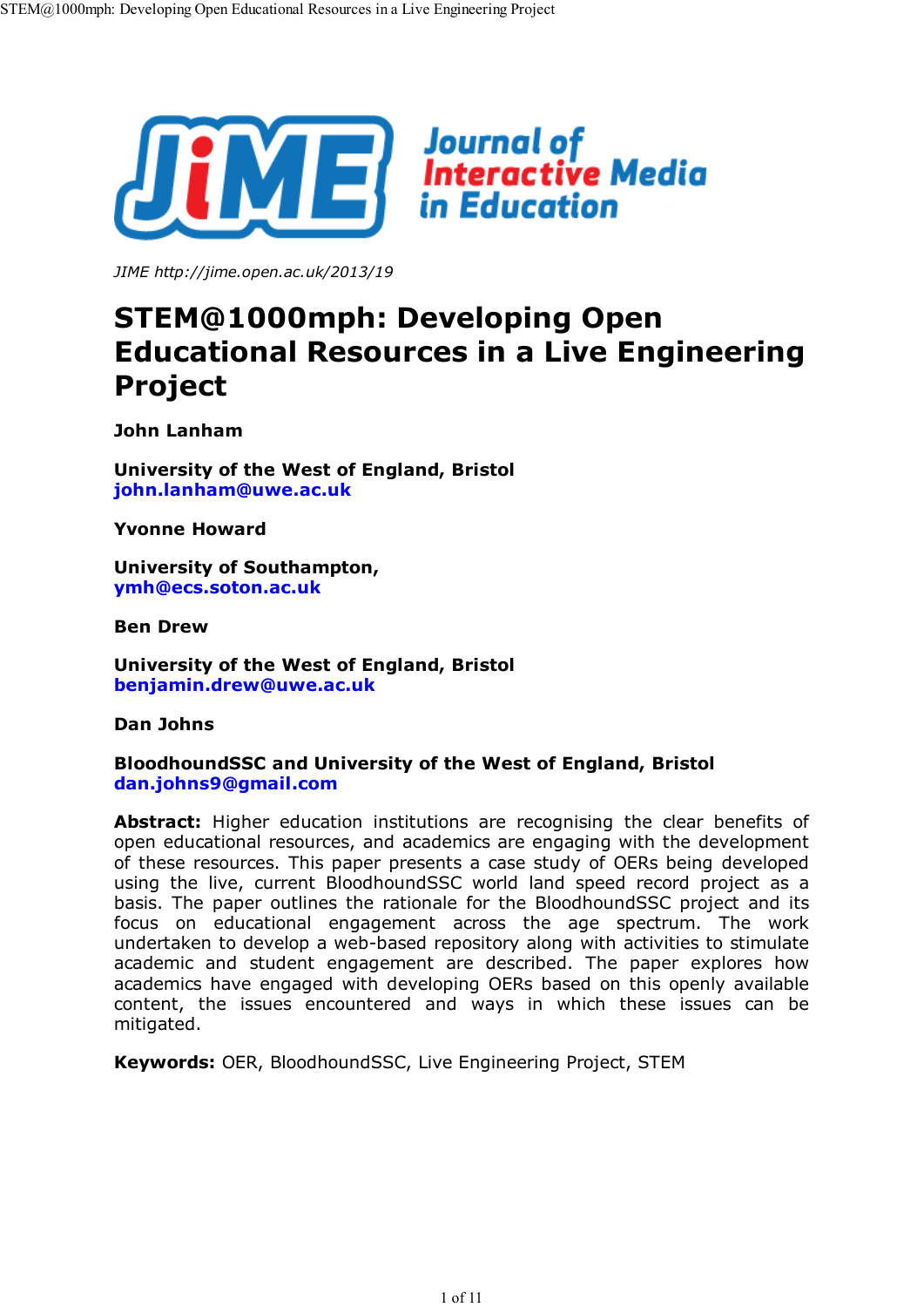### **Introduction**

The Bloodhound Supersonic Car (BloodhoundSSC) project (http://www.bloodhoundssc.com/) arose through recognition that key UK industrial and government employers were struggling to recruit sufficient skilled engineers and scientists at all levels. The BloodhoundSSC project was conceived with the aim of encouraging more young people into Science, Technology, Engineering and Mathematics (STEM) by taking an open access approach to the challenge of designing, building and running a car capable of raising the world land speed record (WLSR) to 1000 mph. Unlike other sectors of high technical innovation, such as Formula 1, the unique and varied nature of WLSR cars, and the fact that teams building WLSR cars are competing with nature and not each other means that the project can be open about the challenges involved and the solutions adopted, without fear that another team may copy the design.

To address this aspiration to inspire a future generation of scientists and engineers, the BloodhoundSSC project is structured into two threads: the engineering team, responsible for the design, development and testing of the land speed record car; and the education team, responsible for the education engagement activities. The focus of the educational activities would be to interface and integrate BloodhoundSSC-based information within existing STEM enrichment activities in primary and secondary schools.

It was recognised that these educational activities could also benefit STEM teaching and learning in Higher Education (HE), and this resulted in the formation of Bloodhound@University. The aim of this initiative was aligned to the wider educational activities but focused on exploring how a live, highly challenging engineering project could be used to engage, enhance and enrich STEM based teaching and learning at the university level. This would be achieved through the development of a repository of teaching and learning Open Educational Resources (OER) based upon the current and live outcomes of the BloodhoundSSC project.

There are clear benefits of producing OER and there are many studies supporting this, for example Johnstone (2005) and Caswell et al (2008). For higher education institutions, these benefits include economies of scale, marketing and community building (JISC 2012). Indeed, Hylén (2006) argues that positive effects include broader and faster dissemination leading to rapid quality improvement and faster technical development, which is exactly what the educational aspect of the BloodhoundSSC project is trying to achieve.

This paper reports on the experience of producing OER based on a live, current project, discussing its implementation, giving an overview of the content being created, and identifying issues that have arisen and strategies to mitigate these issues. While the engagement of universities with the development of open educational resources is not new, using a live, current and developing project as a basis for these resources is novel and worthy of exploration.

## **The Vision**

Bloodhound@University was conceived as a consequence of the University of the West of England's sponsorship of the BloodhoundSSC project. Although the main focus of the educational activities of BloodhoundSSC is on primary and secondary education, it was recognised that the HE community could also benefit from the open aspect of this live engineering project. At the earlier educational levels, there is a lighter demand for highly detailed information on the car and the project and, whilst the engineering team make information available, the school level activities (Balloon Cars, Bloodhound F1 in Schools) do not require any substantive or detailed information of the car or its systems. At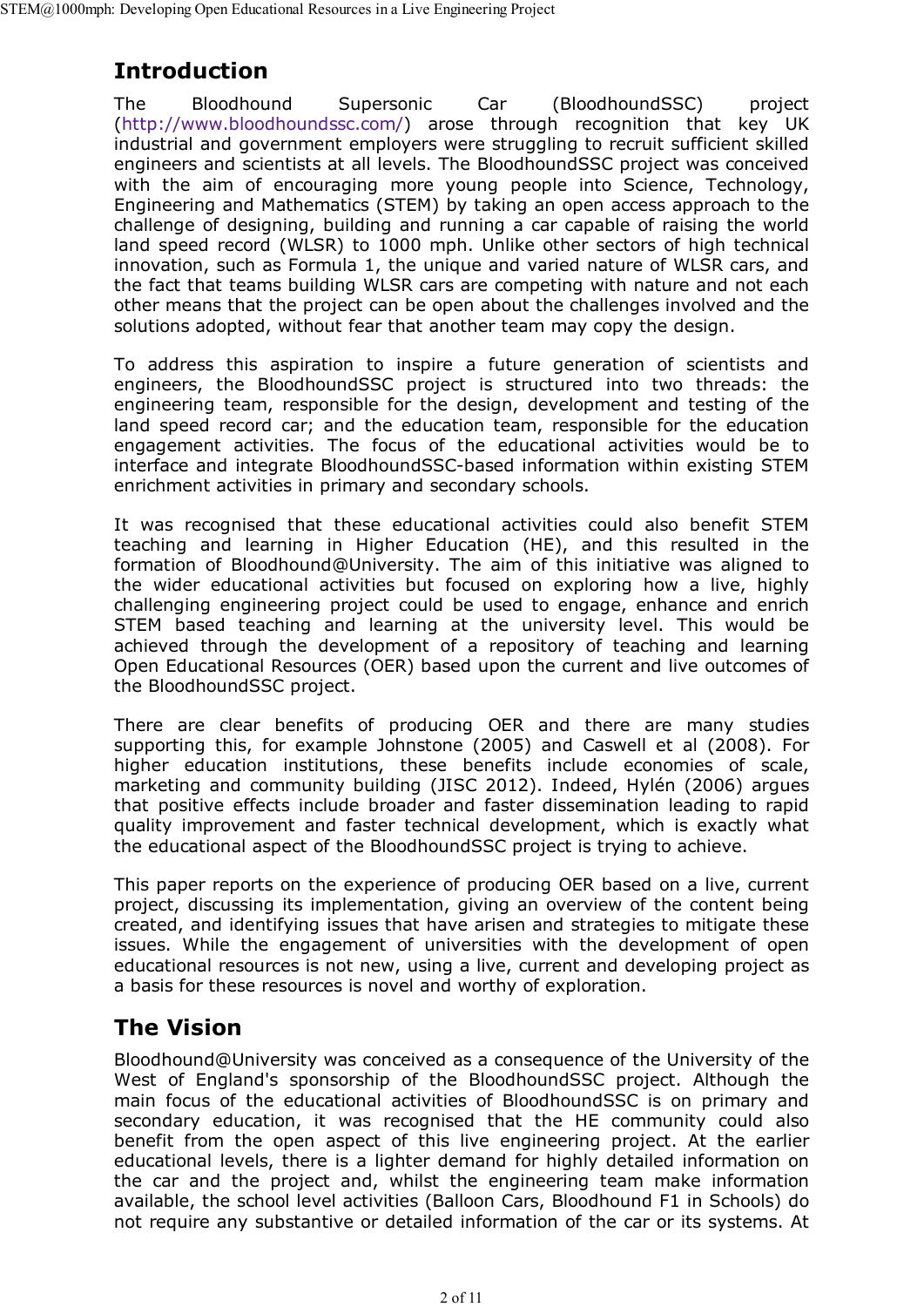the HE level, the access that BloodhoundSSC provides to design information, system details and test run data is unlike that which is possible from the majority of engineering projects in the commercial and government arena. Normal competitive, commercial and government security constraints mean that the majority of the details or projects are not shared, and that the information that is available to education is largely superficial. The limitations and weaknesses of the details, challenges and adopted solutions are often hidden. The open access nature of the BloodhoundSSC project gives a rare and unrivalled opportunity to provide students with a richness of detail rarely found in data on industrial projects along with access to information on the ideas that worked, the ones that did not and the lessons learnt from those failures.

The key objective of Bloodhound@University is to provide access for academics and students to live project-level information including the research, design, testing and running data as the project progresses. Whilst access to this information can provide interesting technical content for academics and students, it was recognised in the early phase of the project that it would be more beneficial if the 'raw' project information could be developed into OER to facilitate wider adoption, usage and engagement with the data from the project. The attraction for academics would be a leveraging of their effort: in return for producing one set of OER, access would be granted to a library of OER produced by colleagues in the community. In addition, the open nature of the project would also provide ideas and competitions for students linked to the activities. For many studying STEM subjects, getting involved in a ground-breaking challenge such as this is very attractive and stimulating. Lastly, Bloodhound@University facilitates the exploration of how the open intellectual property (IP) and patent-free policies of the BloodhoundSSC project could transfer to sectors where IP protection is seen as precluding, limiting or inhibiting collaboration.

### **The Repository**

A Special Interest Group (SIG) was established as part of Bloodhound@University, comprising academics from higher education institutions interested in building a community to deliver the objectives.

The first activity for this SIG was to identify an IT platform to host and support the activities. Transferring project information request and out-feeds through an informal channel (such as through a contact on the engineering team) was impractical and a collaborative web-based platform was required. A repository similar to HumBox, developed by the University of Southampton for the widely distributed Humanities education community, was deemed a suitable solution that could support a community of HE academics in developing and sharing resources. This has been shown to lead to innovations in practice, fostering the integration of open practice with day-to-day academic life (Millard et al 2009a; Millard et al 2009b). HumBox provided an exemplar of how a user friendly system supports on-going engagement with a community, and works towards changing users' attitudes and behaviour regarding OER and sharing of teaching materials (McSweeney et al 2011). Key advantages of this system are: its collaborative capabilities allowing dynamic co-creating of content by users; its ease of use in supporting multimedia content; its ability to index using metadata; and its ability to facilitate re-purposing and addition of materials to create new content. Furthermore, the platform enables content evolution to be backtracked providing access to both current generation and antecedent documents and material.

The repository for Bloodhound@University was given a working title 'K-Box' (Knowledge Box) and once implemented, is used to host Bloodhound@University generated content. In addition to hosting teaching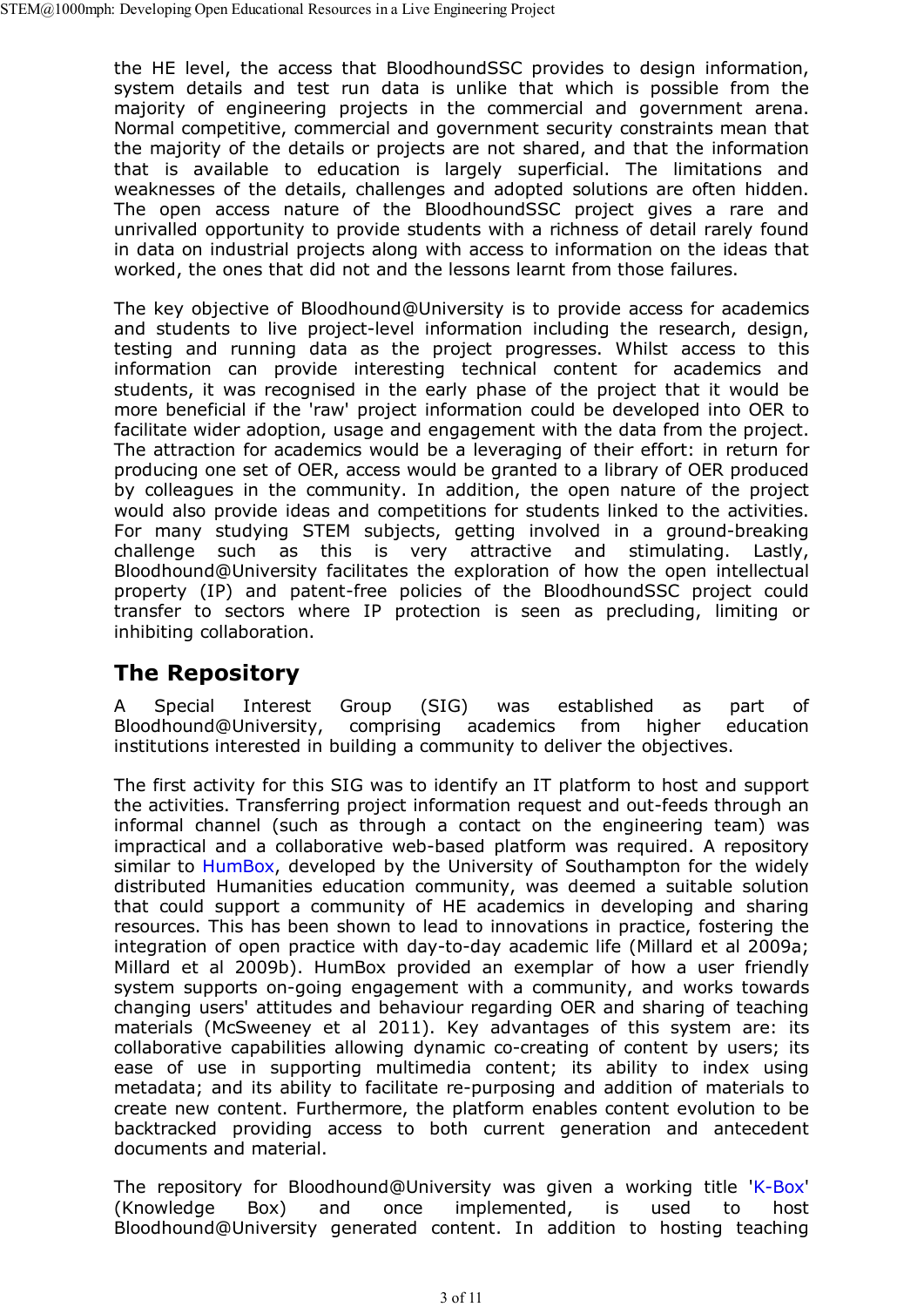materials, the K-Box is also being used to host the 'raw' BloodhoundSSC project data that is being archived by the engineering team to establish a legacy repository that will be accessible after the BloodhoundSSC project completes. The service manages the release of the engineering resources to the HE community where it will be used as a primary source to create new and remixed OERs. All content in the K-Box is licenced as accessible for use and reuse under a Creative Commons license as the default position. Items in the repository vary from reports, presentation slides, data files, mathematical models, computer aided design (CAD) and computational fluid dynamics (CFD) data.

### **The Content**

Bloodhound@University secured funding from the Engineering and Physical Sciences Research Council to provide small grants to academics and others willing to produce OERs to be shared through the K-Box with other academics and teachers. This approach was used to effectively 'seed' the repository and provide a series of starting points from which others would then develop and adapt material.

A variety of activities were undertaken, a list of which is supplied in the appendix. Many of the activities took information from the publicly available vehicle technical specifications, CAD data and development data to produce case study reports, presentations, assignments and Bloodhound-specific software tools to support teaching and learning not only in HE environments, but also adaptable for lower level education. How effective the outcomes of these activities prove to be in stimulating engagement and use by academics and students is yet to be determined, and will form a component of future work.

Unlike other engineering projects in which educational materials have been produced post-project, with BloodhoundSSC the development of OERs is proceeding in tandem with the development of the engineering aspects of the car-building project. Whilst this can cause complexity, for example when information and specific details required by academics are unavailable, it does allow a novel form of interaction in which the educational community is also able to contribute to the project development in a mutually beneficial manner. One of the early student assignments on K-Box was based on the development of the driver's steering wheel. Unlike the steering wheel used in ThrustSSC (the previous WLSR car), as shown in Figure 1, the BloodhoundSSC steering wheel has to have a degree of fit, functionality and form closer to that of a Formula 1 steering wheel with both driver controls and feedback information.





An initial ergonomic study was undertaken with a group of product design students (based at the University of the West of England) who worked with the driver of BloodhoundSSC on the shape of the steering wheel and the cockpit. Using the results of this study, some proposed solutions were progressed to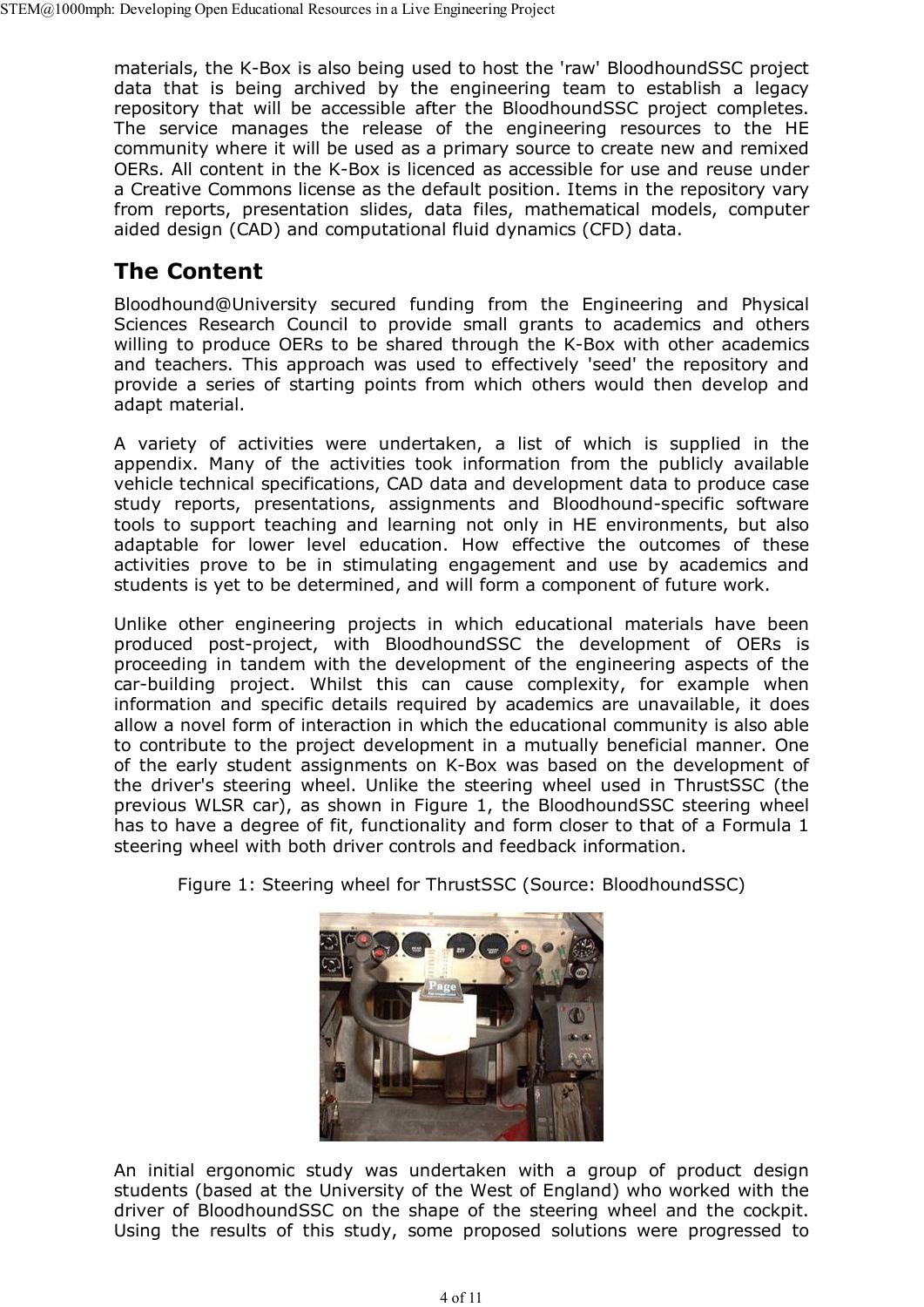form a more detailed functional prototype through a student placement with the engineering team. When the engineering team needed some further user and performance requirements factored into the steering wheel design the problem was formed into a project brief centred on ensuring the steering wheel would be stiff enough to meet the loads imposed by the driver and the car, whilst reducing weight - a classic design optimisation problem.

This brief was then set as an assignment to a group of final year engineering students whose programme of study included a two-week intensive design case study activity. The output from the brief given to the students was a set of some 25 different topological solutions (some shown in Figure 2) that had been designed and modelled in CAD and analysed using finite element analysis methods.

Figure 2: Sixteen examples of 'crowd sourced' steering wheels, with top ranked selections shown on right. (Source: Bloodhound@University K-Box)



Subsequent to this assignment, the engineering team and driver selected elements of the students' proposals and made a step change in the design and structure of the steering wheel. Prior to the student involvement the engineering team were achieving one design iteration per month by the engineer tasked with this aspect of the work. Harnessing the 'crowd-source' effect of the student groups delivered, in two weeks, a group of solutions equivalent to approximately two years of engineering work complete with finely detailed CAD and load models that could be fed into the engineering team's thinking and work. A finalised prototype design of the steering wheel is shown in figure 3.



Figure 3: Finalised prototype steering wheel design. (Source: Bloodhound@University K-Box)

Interactions have not been limited to explicit STEM subjects. An activity was run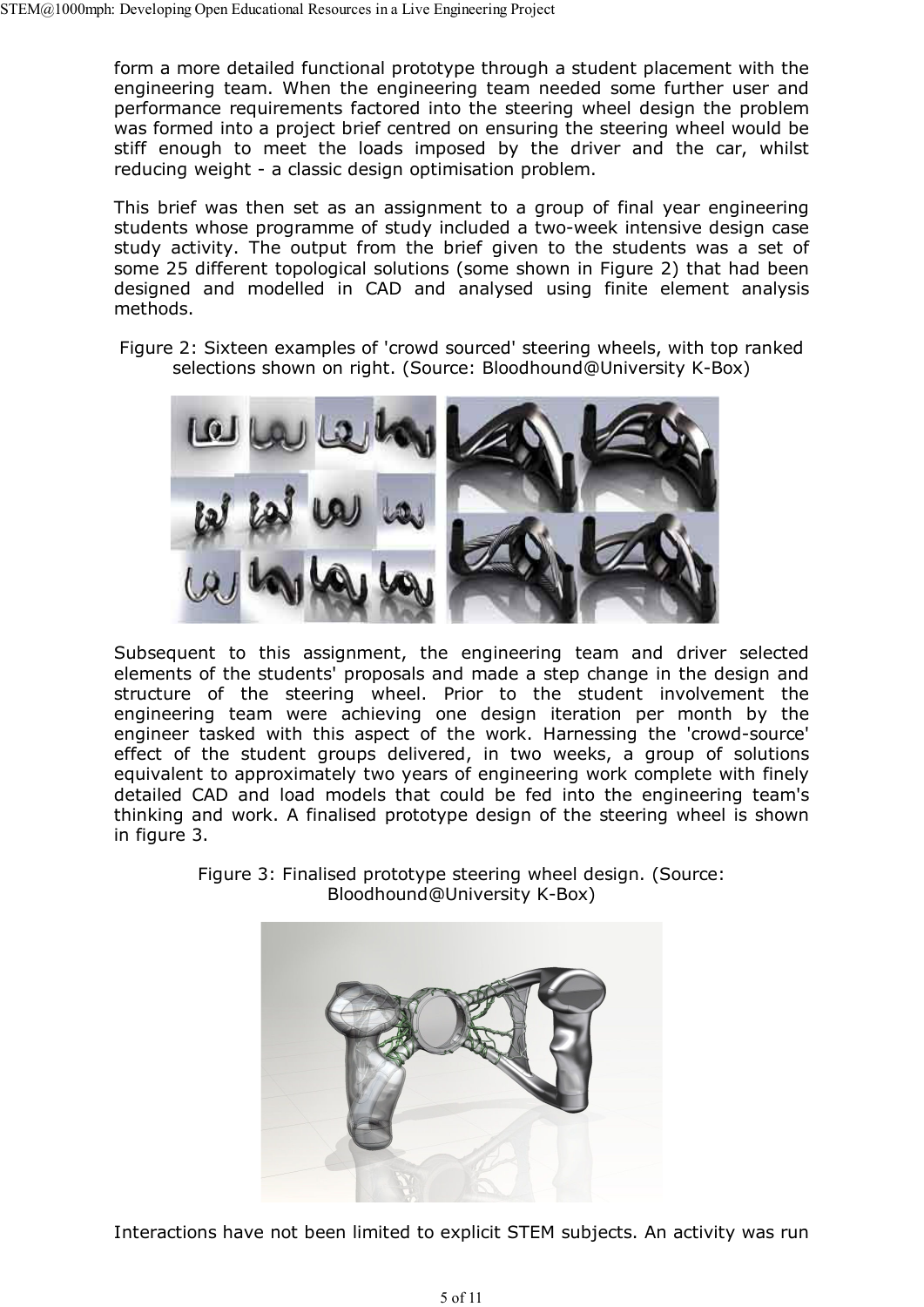with the support of the Meteorological Office to install a weather station on Hakskeen Pan, the run site in South Africa, to collect environmental data. This data are primarily used by the team to assess the duration of the suitable weather window prior to travelling and operating on the site. A student activity at a further education college was run to set-up, configure and then access the data streams from the run site. This data, whilst primarily intended for team use, have also been made available to wider audiences to support geography and related environmental subjects.

#### **Issues**

The novel concept of developing open access teaching content alongside a live and challenging engineering project offers great potential to provide a rich source of teaching material across the university curriculum. When attempting to integrate education this closely into the design and development of a car as technically challenging and complex as BloodhoundSSC, various issues have arisen. Principally issues have related to the transfer of information and data between the engineering team and the academics working on developing OER based on this data.

- **Engineering team members allowing work to be shared:** this issue 1. was not originally foreseen, but some engineers were concerned that others could assess his or her competency from the detail of the design and identify errors and omissions. Open peer review might be more widespread amongst academics, but it is less common in industry and exposing an individual's technical work to a wider public audience has been a challenge for some of the members of the engineering team.
- **Obtaining clarity in terms of details on the car design:** Depending 2. on the request from academics, some clarification was required from the engineering team, and in certain cases, the engineering team were unable or unwilling to release data due to impending design reviews or decisions that could result in major changes in the design. Such requests included material choice for wheels, aerodynamic loading data or suspension design details. Invariably, clarification questions from the academic community arose from the specific technical interest of the academic, and these were not always aligned with the engineering team's priorities.
- **Component and file naming conventions and file structures:** the 3. relatively flat team structure of the BloodhoundSSC engineering team allowed individual engineers to adopt different methods for storing and categorising information and data, and resulted in inconsistency in the terminology used for components and vehicle subsystems. Collating data about a specific aspect of the car was therefore problematic, as the component names and file storage structures were sometimes inconsistent.
- **File formats:** Ensuring that the file formats are compatible with the 4. systems used by academics has proved problematic. For example, with CAD files, some formats are proprietary to the software package, while others are useable across several platforms.
- **Capturing rationale for design decisions:** Whilst it is relatively easy to 5. make design and development data open for adaptation, it has been in some instances difficult to ascertain how and why specific design choices were made. It is clear that direct access to the engineering team is impractical and unsustainable due to pressures to deliver the car. Accurately capturing the design rationale and narrative of the evolution of the car has proven to be a key challenge, despite forming an integral part of the engineering process and hence a key aspect of engineering education that academics may wish to exploit in their teaching.

In addition to the above, there have been issues relating to intellectual property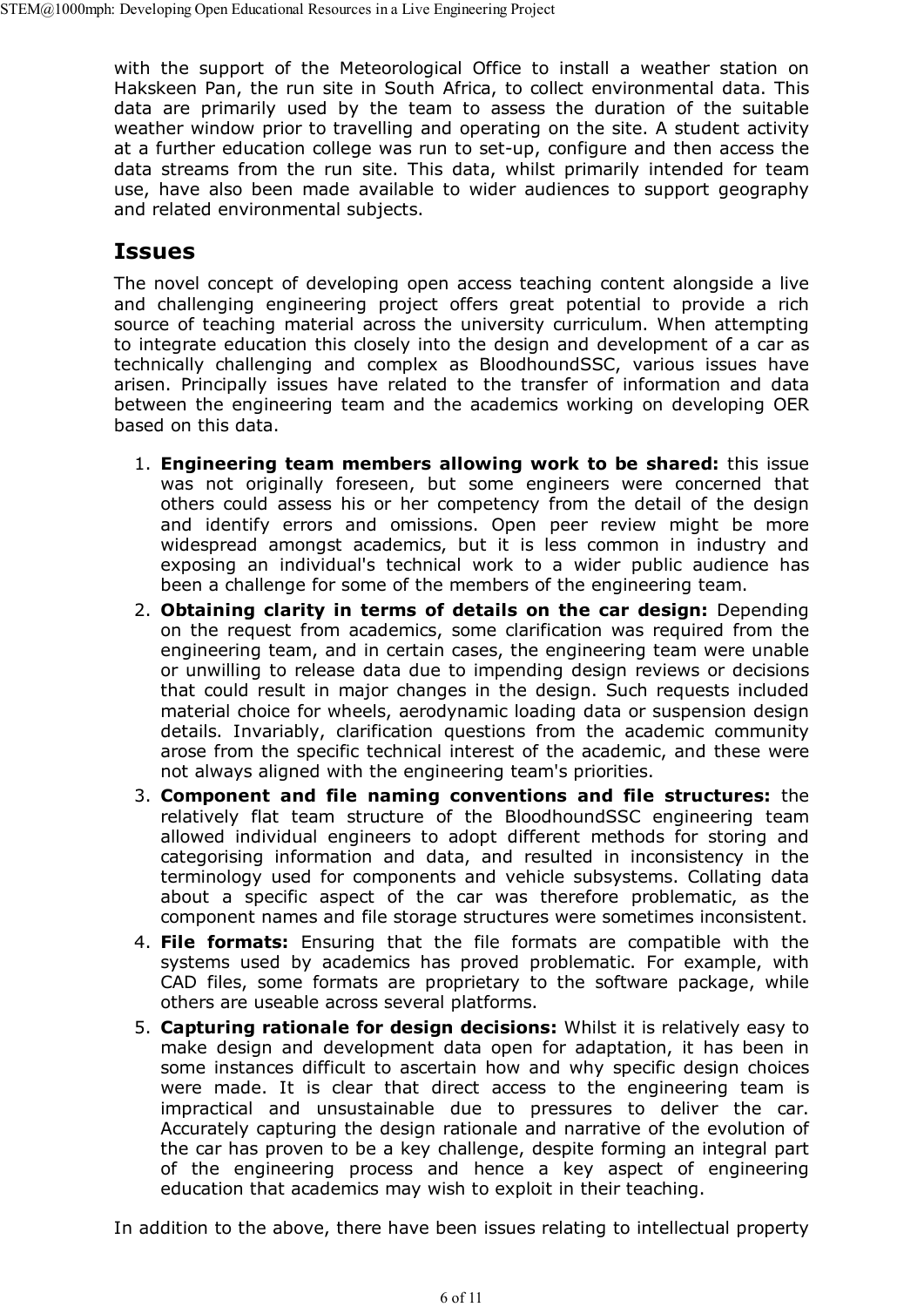(IP). Whilst the BloodhoundSSC project as a whole is committed to open access and not pursuing any patents, a number of sponsor companies who have contributed protected IP to the project require that detailed engineering information about their systems is not made public. An example is information about the Formula 1 engine supplied by Cosworth, which is used to drive the rocket fuel pump. In addition, IP issues have also arisen in relation to analyses of test data that could potentially be used to reverse engineer parameters of IP protected subsystems. It is unlikely that this issue can be mitigated due to the commercial partners involved being unwilling to lift their restrictions on data release.

#### **Strategies to mitigate issues**

Whilst the BloodhoundSSC project is committed to education, the engineering team has the imperative to design, test and run the car, and the relationship between the two facets of the project needs careful management. Through close liaison with the engineering team, the educational team has worked to reach mutually agreeable compromises and strategies that enable both to achieve their respective objectives, and the implementation of these strategies has helped mitigate issue 1 (engineers' reluctance to release information).

As the project entered the build phase, issues 2, 3 and 4 listed previously (clarity of details, terminology and file structures and formats) have been addressed as the team itself has by necessity imposed control and clarification of design details. If a part is ready to be manufactured, the information required, such as cross checking of details or supplementary information required by the manufacturer, can be provided as a coherent package for educational use. If the development work on a component or subsystem has been completed, there is no reason why the associated details cannot be released for academic use.

A phased and managed release strategy has been adopted that aligns to major project milestones and this has also helped mitigate issue 2 surrounding clarity of information. This harnesses the vehicle based critical path effort of the design team and reduces the requests for information that are peripheral to the design team's focus. Academics do not necessarily require the most up-to-date version of the design details, and adequate detail based on a release that may be four weeks behind the current definitive state of the project can still offer interesting and relatively timely information on the project.

Systemising of the meta-tagging and uploading of this data to the K-Box within the engineering team has helped mitigate issues 3 and 4, which are concerned with terminology and file structures and formats. This also aligns with quality assurance based requirements in the process as they enter the manufacturing phase and is a further example of marrying the requirements of both engineering and education to deliver useful outcomes for both facets of the project.

The link with universities has resulted in mutually beneficial activities. Academics have gained interesting teaching materials and the engineering project has gained from academic and student input. In addition to the steering wheel example another student design exercise produced spreadsheet based simulations of the airbrake system that was subsequently used by the engineering team to validate proposed solutions.

Experience through managing and running the SIG suggests that whilst many academics are fully supportive of the principles and idea of using information about the car, its design, testing and running to produce teaching materials, the pragmatic reality of the pressures on academic staff is such that there is a need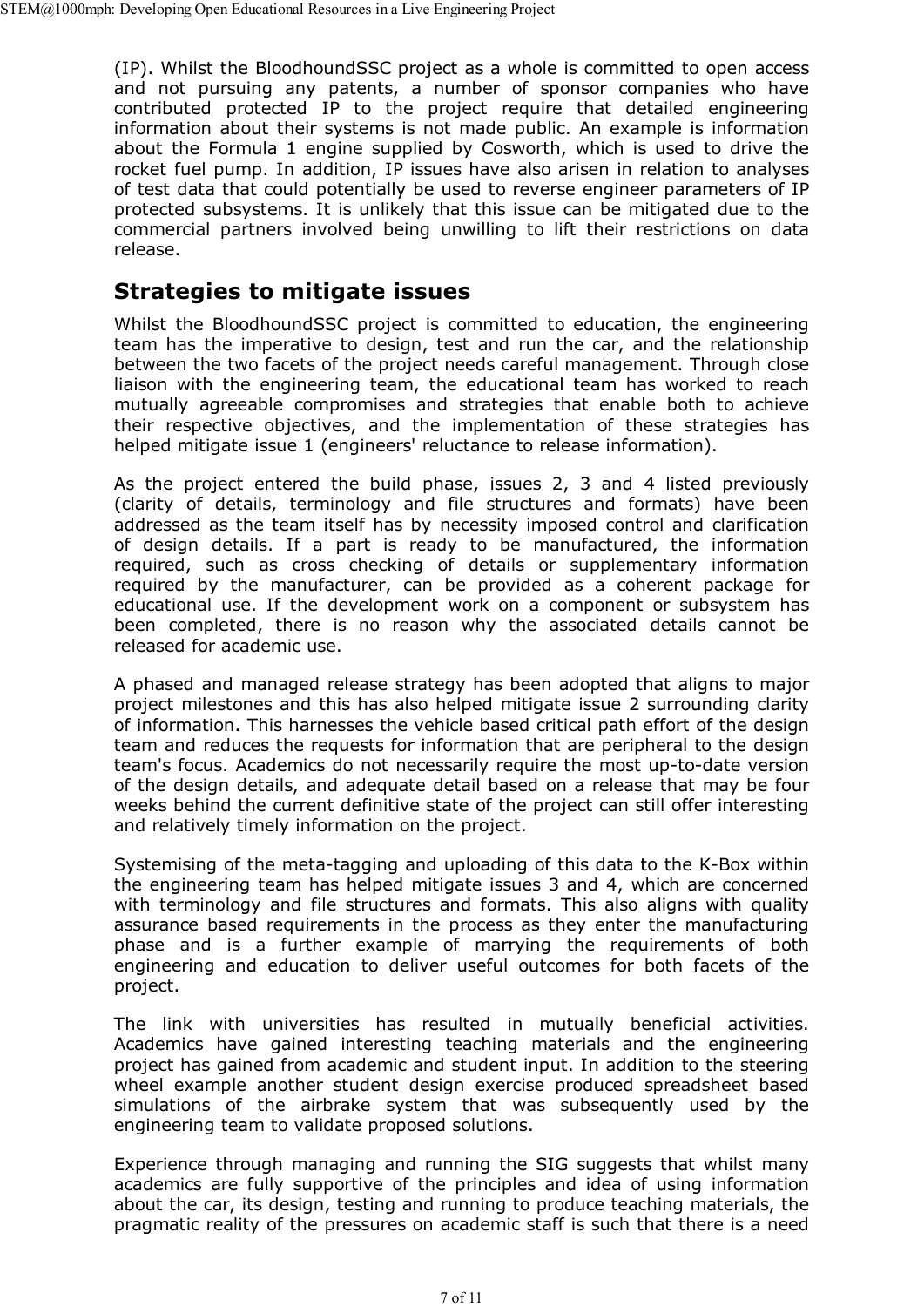to provide some initial development funding that will hopefully trigger further engagement and content development. This is a paradoxical situation of having to fund 'openness', which is not uncommon in OER projects.

Strategies to mitigate issue 5 (capturing design rationale) are ongoing, and one of the funded projects (Case study of the development and design of the rocket propellant pump power source and gearbox) is an investigation into the design process of a subsystem based on videoed interviews with the design engineer. The process of producing this OER will inform strategies on how best to capture design decisions.

### **Conclusion**

It is clear that projects such as BloodhoundSSC offer a number of opportunities to feed exciting, challenging and developing real-world, live projects into education via the development of OERs. Bloodhound@University was set up to stimulate engagement from the academic community to create, share and reuse teaching materials derived from raw project data. Despite the benefits that developing OERs bring to modern higher education, it is also clear from the experiences that developing OERs based on a live project is not always as straightforward and easy as might be expected from an open access and patent free project. A number of specific issues were highlighted in the study, and strategies to mitigate them were also presented. Establishing a community of users and enthusiasts is a key issue, and is a focus now that a number of the infrastructure and IT process issues have been resolved.

The authors acknowledge that this case study is limited by a lack of evaluation of impact, and as such, this is a key thread of future work. How much of a difference with STEM engagement, retention and performance in HE has this made? This is a complex and difficult to quantify area and there are many factors that can influence, positively or negatively, students' (and academics') engagement with STEM. For example Ryan and Davies (2013) showed the overriding impact that parental attitudes had despite exposure of students to a range of enrichment activities and projects.

Another key focus for future work surrounds the sustainability of the system put in place - not to be confused with the sustainability of open educational resources themselves, which is a different topic, covered extensively in the literature, e.g. Wiley (2006). The issue here is how to sustain the investment made in the process established as part of the Bloodhound@University initiative once the BloodhoundSSC project completes. Another live project needs to be identified and engaged with that can continue to feed the repository with HE-developed OERs. The 2012 London Olympics have passed but infrastructure projects could provide interesting and stimulating platforms for OER based teaching material across the educational spectrum. Additionally projects such as these encompass a wider range of subject areas covering technology, environmental, social and economic aspects and so provide powerful learning opportunities that expose learners to the complexities, interdependencies and conflicts that are commonplace in live projects.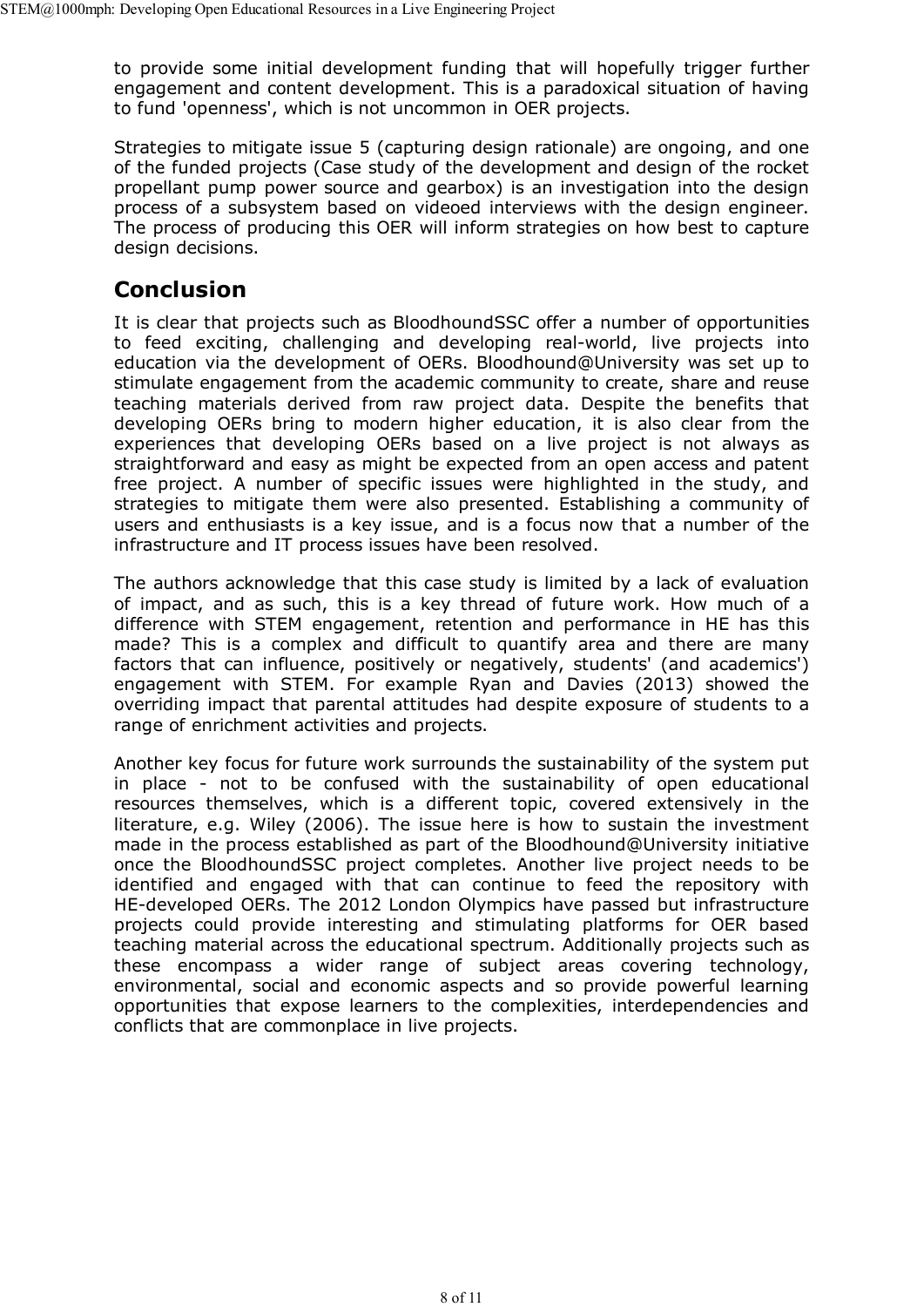#### **References**

Caswell, T., Henson, S., Jensen, M., & Wiley, D. (2008). Open content and open educational resources: Enabling universal education. *The International Review of Research in Open and Distance Learning*, *9*(1).

Hylén, J. (2006). Open educational resources: Opportunities and challenges. *Proceedings of Open Education*, 49-63.

JISC (2012). *Open Educational Resources: An Introduction for managers and policy makers Jisc/HEA Briefing paper, document no 822.* Available from: http://www.jisc.ac.uk/media/documents/publications/briefingpaper /2012/JISC\_OpenEducationalResources.pdf. [Accessed 27 November 2013].

Johnstone, S. M. (2005). Open educational resources serve the world. *Educause Quarterly*, *28*(3), 15.

McSweeney, P., Borthwick, K., Hargood, C., Millard, D., & Howard, Y. (2011). The Mechanisms and Impact of Encouraging Community Engagement in Teaching Repositories.

Millard, D. E., Howard, Y., McSweeney, P., Arrebola, M., Borthwick, K., & Watson, J. (2009a). The Language Box: Re-imagining Teaching and Learning Repositories. In *Advanced Learning Technologies, 2009. ICALT 2009. Ninth IEEE International Conference on* (pp. 619-623). IEEE.

Millard, D. E., Howard, Y., McSweeney, P., Arrebola, M., Borthwick, K., & Varella, S. (2009b). Phantom tasks and invisible rubric: The challenges of remixing learning objects in the wild. In *Learning in the Synergy of Multiple Disciplines* (pp. 127-139). Springer Berlin Heidelberg.

Ryan, J. & Davies, J.D. (2013) Independent Review of the School Perceptions of the Value of SWEET in Motivating Young People at Risk of Rejecting Education Opportunities and Becoming NEETS - Portal Training, Cardiff

Wiley, D. (2006). On the sustainability of open educational resource initiatives in higher education.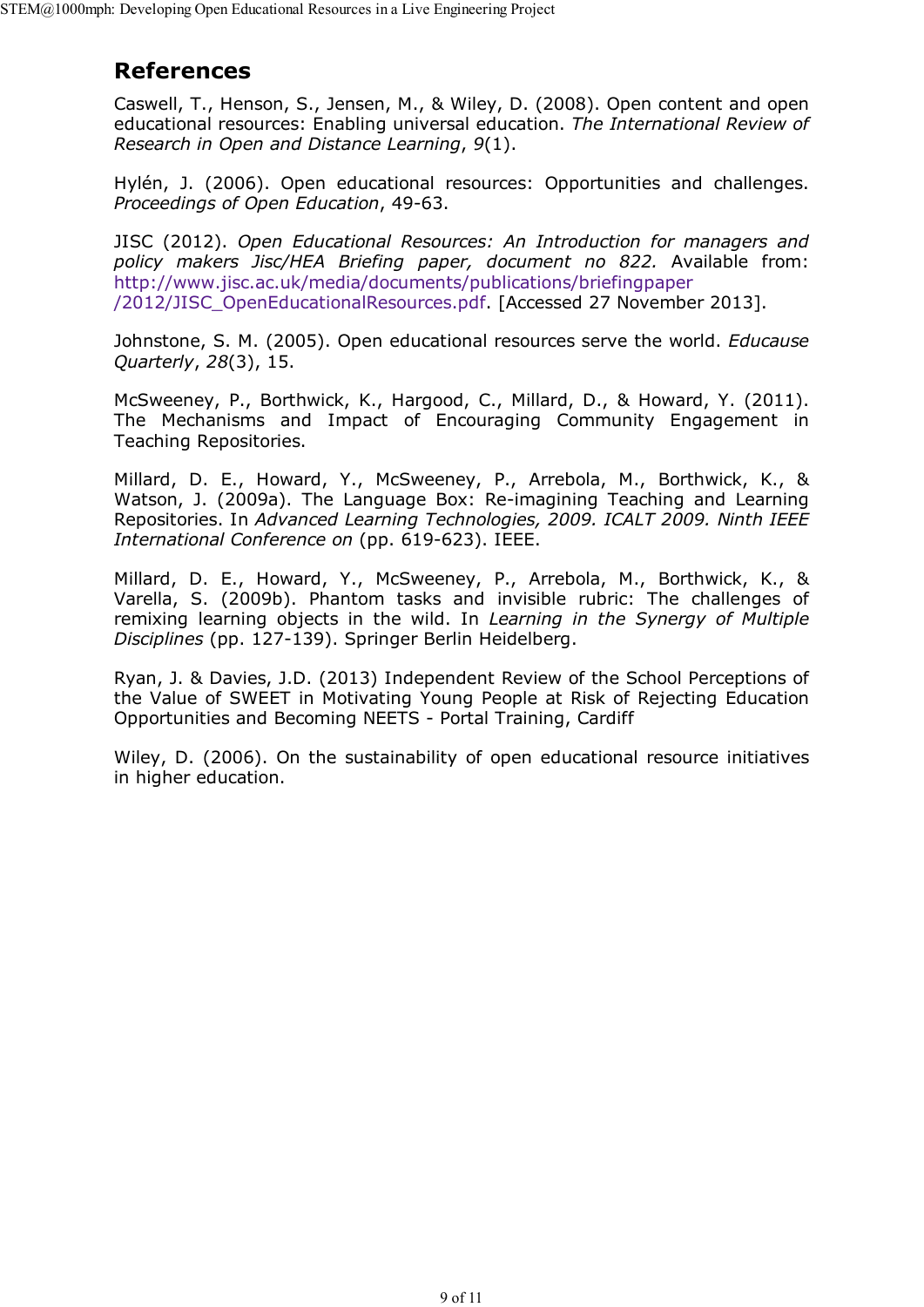# **Appendix**

| <b>Project</b>                                                       | <b>Description</b>                                                                                                                                                                                                                                                                                     |
|----------------------------------------------------------------------|--------------------------------------------------------------------------------------------------------------------------------------------------------------------------------------------------------------------------------------------------------------------------------------------------------|
| Application of ALM to<br>Bloodhound                                  | Additive Layer Manufacturing (ALM) case study, detailing<br>process of specification to concept design. Creation of a<br>number of specifications that could be used for student<br>projects. ALM glider competition                                                                                   |
| CFD of Bloodhound<br>Design                                          | Convert 2D FLITE to user-friendly web-based application.<br>Input parameters and return flow patterns. C <sub>D</sub> and CL<br>coefficients.                                                                                                                                                          |
| Numerical Modelling<br>in MATLAB                                     | Performance<br>predictions<br>based<br>MATLAB<br>toolbox<br>on<br>development, with three separate teaching resources for<br>programming, numerical methods and optimisation.                                                                                                                          |
| Front Suspension<br>Upright Design<br>Optimisation                   | Create feasible minimum weight design. Feeds in to rapid<br>prototyping, experimental mechanics, design validation and<br>life cycle assessment teaching.                                                                                                                                              |
| Environmental<br>Credentios in a<br>Minimum Weight<br>Design Concept | Design for sustainability to eliminate environmental impact<br>of component development and reduce product carbon<br>footprint. Case study using front suspension upright as<br>focus to develop scenarios and teaching material based on<br>life cycle analysis.                                      |
| Novel Design<br>Substantiation and<br>Proof of Concept               | Applicable to topology optimised design to mitigate risks and<br>improve design (virtual testing, rapid prototyping, additive<br>manufacturing) from design validation to proof of concept.                                                                                                            |
| Real-time Multibody<br>Dynamics model and<br>environment             | Non-linear real-time simulation model of BloodhoundSSC to<br>illustrate modelling and simulation practice. Ability<br>tol<br>predict vehicle performance, assess design changes and<br>provide demonstrations.                                                                                         |
| of and<br>engagement with BH<br><b>Education Website</b>             | Developing awareness Document most interesting management stories. Highligh<br>how project can maximise engagement value of stories<br>through social media.                                                                                                                                           |
| Science Made Simple                                                  | School's workshop based on Bloodhound engineering for HE<br>Widening Participation programmes. Provides presentation<br>slides, equipment list and video.                                                                                                                                              |
| Infohound                                                            | Development of a discovery meta-resource for learners,<br>tutors and general public. Artificial Intelligence agent<br>capable of answering BH related questions that will provide<br>a guide to on how to access and use the open access AI<br>interface and how to embed within education activities. |
| Sensor and Interface<br>Technology                                   | Teaching and learning resource (undergraduate resources<br>and outreach) to introduce concept of using sensor tech to<br>collect real-time data. Introduce students to concept behind<br>sensors and familiarise them with electronics<br>andl<br>programming tools.                                   |